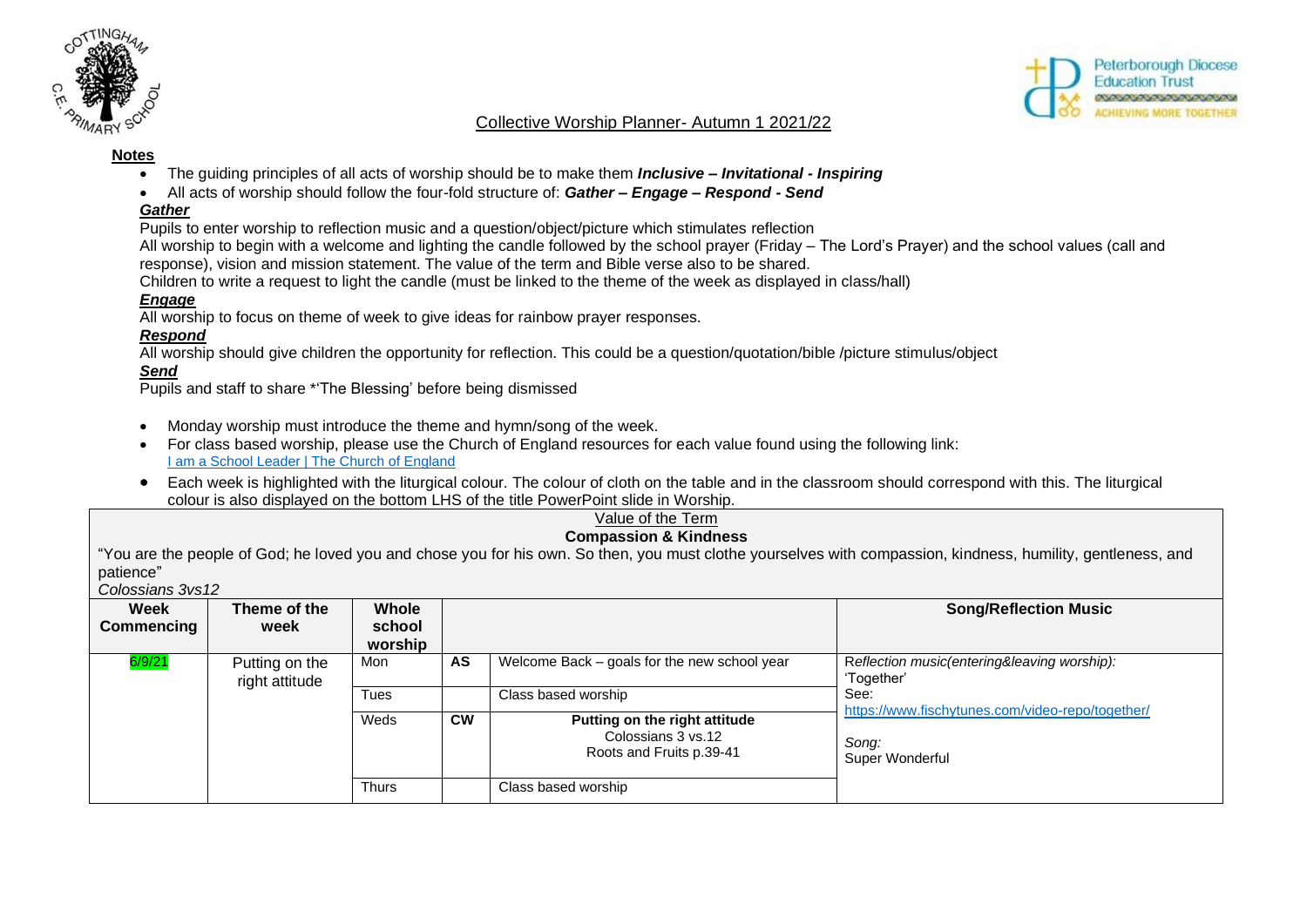|         |                                                       | Fri          | <b>AS</b>           | Celebration worship                                                                                                   |                                                                                                                                                       |
|---------|-------------------------------------------------------|--------------|---------------------|-----------------------------------------------------------------------------------------------------------------------|-------------------------------------------------------------------------------------------------------------------------------------------------------|
| 13/9/21 | Kindness                                              | Mon          | <b>FW</b>           | <b>Little Things</b><br>https://www.assemblies.org.uk/pri/2531/little-things                                          | Reflection music(entering&leaving worship):<br>Watoto Children's Choir - 'We will go'<br>See:                                                         |
|         |                                                       | Tues         |                     | Open the Book worship                                                                                                 | https://www.youtube.com/watch?v=tCEGDkdXOcM                                                                                                           |
|         |                                                       | Weds         | <b>ND</b>           | Please choose from one of the following ideas:<br>#faithathome Week 7 Primary - Kindness.pdf                          | Song:<br>My Jesus, My Saviour                                                                                                                         |
|         | <b>Thurs</b>                                          |              | Class based worship |                                                                                                                       |                                                                                                                                                       |
|         |                                                       | Fri          | <b>AS</b>           | Celebration worship                                                                                                   |                                                                                                                                                       |
| 20/9/21 | Compassion for<br>others                              | Mon          | KL                  | Please choose from the following ideas:<br>#faithathome School resources - Week 10<br>Compassion (Primary).pdf        | Reflection music(entering&leaving worship):<br>'I'll stand by you'(Bruce Springsteen)<br>https://www.youtube.com/watch?v=hwfPtkxF0aA&feature=youtu.be |
|         |                                                       | Tues         |                     | Class based worship                                                                                                   | Song:                                                                                                                                                 |
|         |                                                       | Weds         | EH                  | Please choose from the following ideas:<br>#faithathome School resources - Week 10<br>Compassion (Primary).pdf        | <b>E.N.J.O.Y</b>                                                                                                                                      |
|         |                                                       | Thurs        |                     | Class based worship                                                                                                   |                                                                                                                                                       |
|         |                                                       | Fri          | AS                  | Celebration worship                                                                                                   |                                                                                                                                                       |
| 27/9/21 | Generosity(Harvest)<br>compassion in our<br>community | Mon          | <b>FW</b>           | Please choose from one of the following ideas:<br>#faithathome School resources HARVEST Primary<br>September 2020.pdf | Reflection music(entering&leaving worship):<br>'For the Beauty of the Earth'(John Rutter)<br>See:                                                     |
|         |                                                       | Tues         |                     | Class based worship                                                                                                   | https://www.youtube.com/watch?v=JVQFEgT7E6c                                                                                                           |
|         |                                                       | Weds         |                     | Class based worship                                                                                                   | Song:                                                                                                                                                 |
|         |                                                       | <b>Thurs</b> |                     | <b>Harvest Service - TBC</b>                                                                                          | Autumn Days                                                                                                                                           |
|         |                                                       | Fri          | <b>AS</b>           | Celebration worship                                                                                                   |                                                                                                                                                       |
| 4/10/21 | The Fruits of the<br>Spirit                           | Mon          | <b>EH</b>           | The Fruit of the Spirit<br>https://www.assemblies.org.uk/pri/3198/the-<br>fruit-of-the-spirit                         | Reflection music(entering&leaving worship):<br>'It is well'<br>See:<br>https://www.youtube.com/watch?v=70Bs7SFKI E                                    |
|         |                                                       | Tues         |                     | Class based worship                                                                                                   |                                                                                                                                                       |
|         |                                                       | Weds         | <b>ND</b>           | <b>Ethos: The Fruit of the Spirit</b><br>https://www.assemblies.org.uk/pri/2020/ethos-<br>fruits-of-the-spirit        | Song:<br>Shine                                                                                                                                        |
|         |                                                       | <b>Thurs</b> |                     | Class based worship                                                                                                   |                                                                                                                                                       |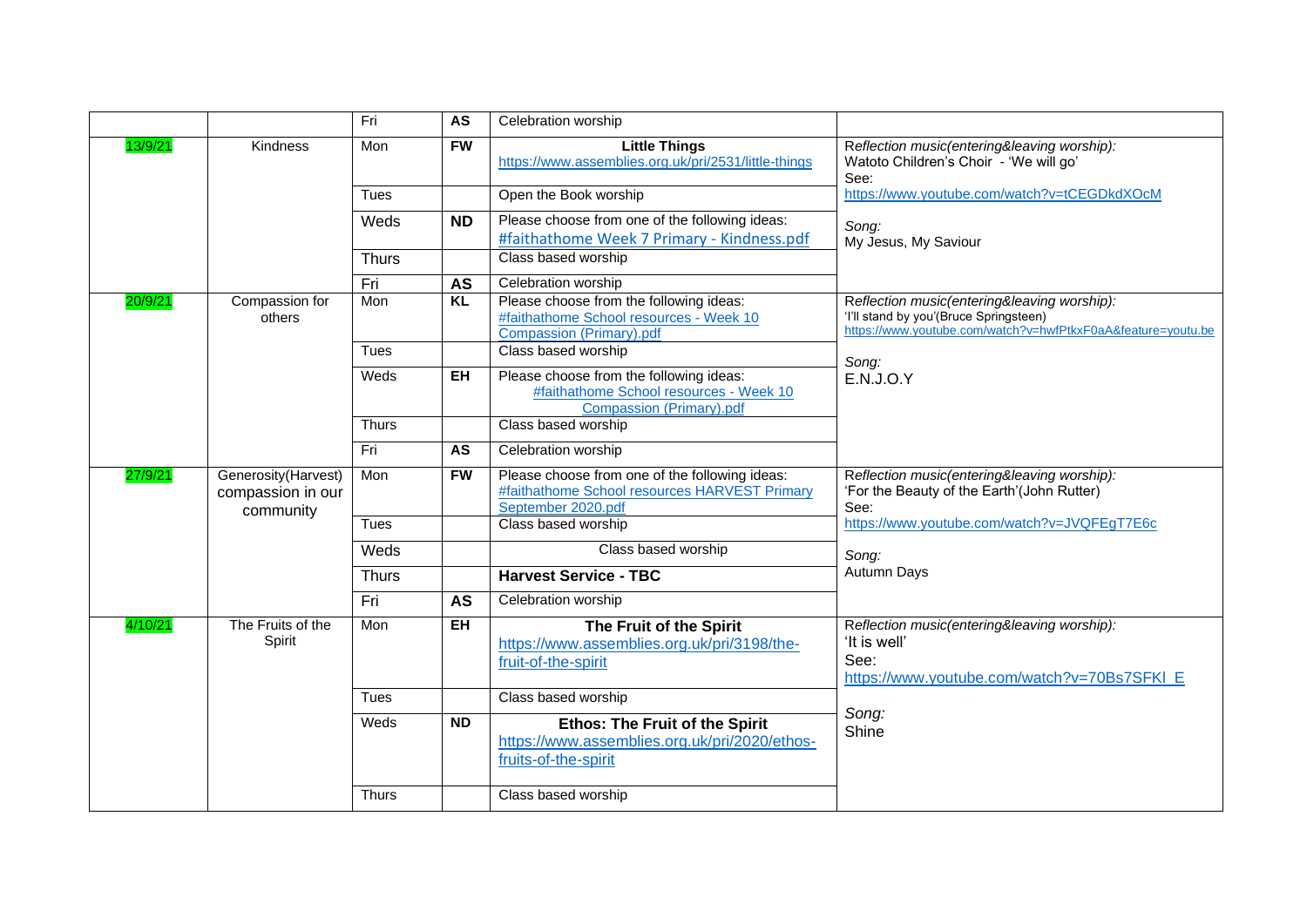|                                  |                                          | Fri                        | <b>AS</b>                                                                           | Celebration worship                                                                                           |                                                                                                                                          |
|----------------------------------|------------------------------------------|----------------------------|-------------------------------------------------------------------------------------|---------------------------------------------------------------------------------------------------------------|------------------------------------------------------------------------------------------------------------------------------------------|
| 11/10/21                         | Abraham & Joseph-<br>Heroes of the Bible | Mon                        |                                                                                     | <b>Ash Class Assembly</b>                                                                                     | Reflection music(entering&leaving worship):<br>Here I am Lord                                                                            |
|                                  | $\overline{T}$ ues                       |                            | Class based worship                                                                 | See:                                                                                                          |                                                                                                                                          |
|                                  | Weds                                     | <b>KL</b>                  | Please find the YoYo Trust resources for this week's<br>worship saved to the server | https://www.youtube.com/watch?v=EcxOkht8w7c                                                                   |                                                                                                                                          |
|                                  | <b>Thurs</b>                             |                            | Class based worship                                                                 | Song:                                                                                                         |                                                                                                                                          |
|                                  | Fri                                      | <b>AS</b>                  | Celebration worship                                                                 | All Things Bright and Beautiful                                                                               |                                                                                                                                          |
| 18/10/21                         | Kindness to our<br>world                 | Mon                        | <b>EH</b>                                                                           | 'God's World'<br>https://www.assemblies.org.uk/pri/1511/gods-<br>world                                        | Reflection music(entering&leaving worship):<br>'God with us'<br>See:                                                                     |
|                                  |                                          | Tues                       |                                                                                     | Class based worship                                                                                           | https://www.youtube.com/watch?v=PJbtWOSYjBM                                                                                              |
|                                  |                                          | Weds                       |                                                                                     | <b>Willow Class Assembly</b>                                                                                  |                                                                                                                                          |
|                                  |                                          | Thurs                      |                                                                                     | Class based worship                                                                                           | Song:                                                                                                                                    |
|                                  |                                          | Fri                        | AS                                                                                  | Celebration worship                                                                                           | Shine Jesus Shine                                                                                                                        |
|                                  |                                          |                            |                                                                                     |                                                                                                               |                                                                                                                                          |
|                                  |                                          |                            |                                                                                     | Value of the Term                                                                                             |                                                                                                                                          |
|                                  |                                          |                            |                                                                                     | Respect&Empathy                                                                                               |                                                                                                                                          |
|                                  |                                          |                            |                                                                                     | "Show respect for all people: love the brothers and sisters of God's family and respect God"<br>1 Peter 2vs17 |                                                                                                                                          |
|                                  |                                          |                            |                                                                                     |                                                                                                               |                                                                                                                                          |
| <b>Week</b><br><b>Commencing</b> | Theme of the<br>week                     | Whole<br>school<br>worship |                                                                                     |                                                                                                               | <b>Hymn/Reflection Music</b>                                                                                                             |
| 1/11/21                          | <b>Respect for Others</b>                | Mon                        | AS                                                                                  | Valuing others as we would want to be treated.<br>Matthew 7:12<br>(Roots and Fruits p.123)                    | Reflection music(entering&leaving worship):<br>How Great Thou Art sung by Lauren Daigle -<br>https://www.youtube.com/watch?v=8BL06fxHPVo |
|                                  |                                          | <b>Tues</b>                |                                                                                     | Class based worship                                                                                           |                                                                                                                                          |
|                                  |                                          | Weds                       | $\overline{\text{cw}}$                                                              | Valuing differences of opinion<br>Peter 2:17<br>(Roots and Fruits)                                            | Song:<br>Our God is a Great Big God                                                                                                      |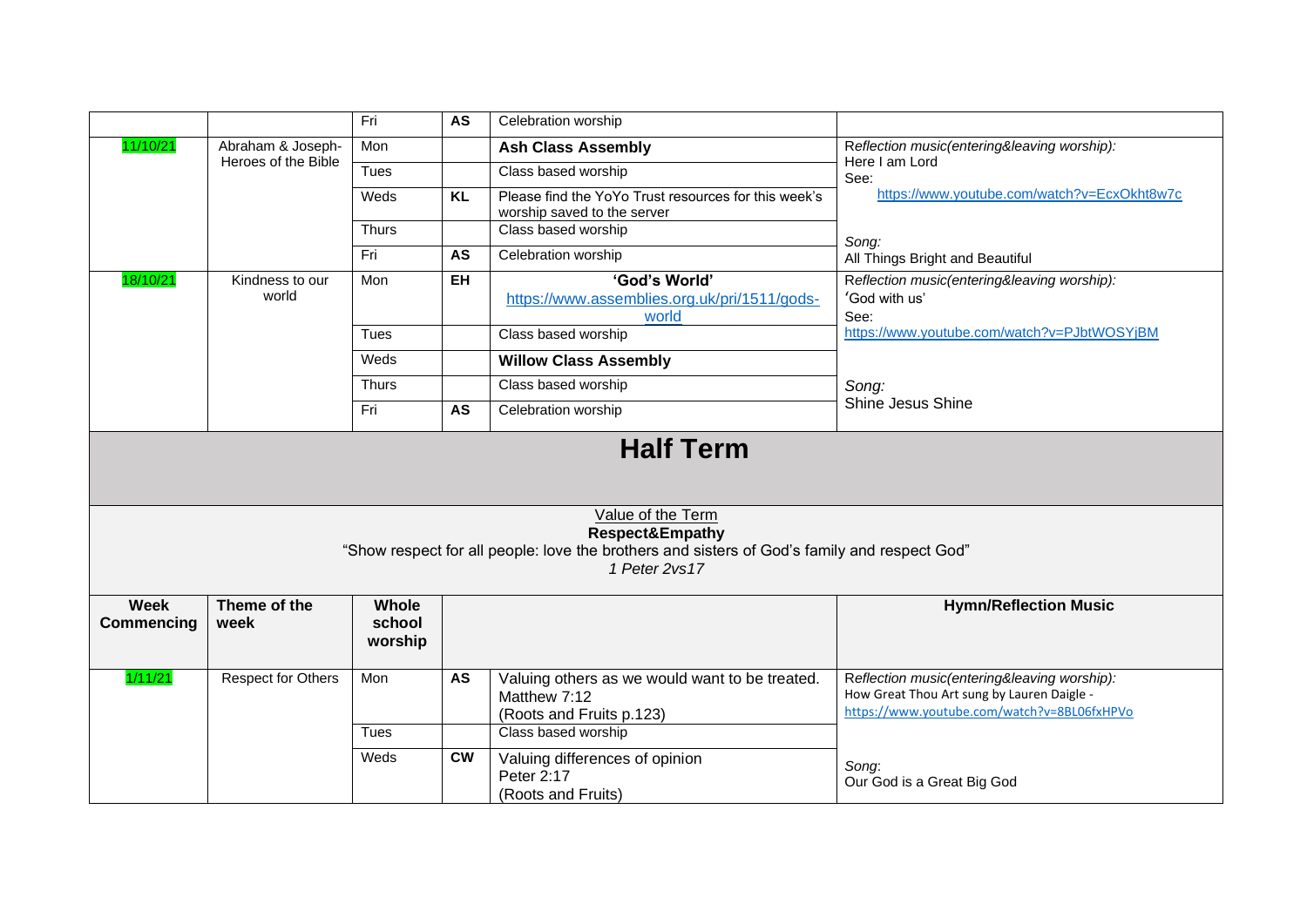|          |                      | <b>Thurs</b> |           | Class based worship                                                          |                                                                         |
|----------|----------------------|--------------|-----------|------------------------------------------------------------------------------|-------------------------------------------------------------------------|
|          |                      | Fri          | <b>AS</b> | Celebration worship                                                          |                                                                         |
|          |                      | Celebration  |           |                                                                              |                                                                         |
| 8/11/21  | <b>Armistice Day</b> | Mon          | $E$ H     | <b>Poppies and Remembering</b>                                               | Reflection music(entering&leaving worship):                             |
|          |                      |              |           | https://www.assemblies.org.uk/pri/3598/poppies-and-                          | 'Amazing Grace'                                                         |
|          |                      |              |           | remembering                                                                  | See:                                                                    |
|          |                      |              |           |                                                                              | https://www.youtube.com/watch?v=z3R7sA0Dzfo                             |
|          |                      | Tues         |           | Class based worship                                                          | Song:                                                                   |
|          |                      | Weds         | <b>FW</b> | Hawthorn Class - Rock UK assembly                                            | My Lighthouse                                                           |
|          |                      | <b>Thurs</b> |           | Class based worship                                                          |                                                                         |
|          |                      | Fri          | <b>AS</b> | Celebration worship                                                          |                                                                         |
|          |                      | Celebration  |           |                                                                              |                                                                         |
| 15/11/21 | Respect for our      | Mon          | <b>KL</b> | We will be old one day<br>https://www.assemblies.org.uk/pri/3137/we-will-be- | Reflection music(entering&leaving worship):<br>'The Lord's My Shepherd' |
|          | <b>Elders</b>        |              |           | old-one-day                                                                  | See:                                                                    |
|          |                      | Tues         |           | Class based worship                                                          | https://www.youtube.com/watch?v=pN4tPkX0MG0                             |
|          |                      |              |           |                                                                              |                                                                         |
|          |                      | Weds         | EH        | <b>Oak Class Assembly</b>                                                    | Song:                                                                   |
|          |                      | <b>Thurs</b> |           | Class based worship                                                          | If I were a butterfly                                                   |
|          |                      | Fri          | AS        | Celebration worship                                                          |                                                                         |
| 22/11/21 | Respect for our      | Mon          | <b>AS</b> | <b>Caring for the Oceans</b>                                                 | Reflection music(entering&leaving worship):                             |
|          | Environment          |              |           | https://www.assemblies.org.uk/pri/3059/caring-for-                           | 'When I survey the wondrous cross'                                      |
|          |                      |              |           | the-oceans                                                                   | See:<br>https://www.youtube.com/watch?v=4_fvFfPqjO4                     |
|          |                      | Tues         |           | Class based worship                                                          |                                                                         |
|          |                      |              |           |                                                                              | Song:                                                                   |
|          |                      | Weds         | <b>KL</b> | <b>Beech Class Assembly</b>                                                  | Holding on to the Rock                                                  |
|          |                      | Thurs        |           | Class based worship                                                          |                                                                         |
|          |                      | Fri          | AS        | Celebration worship                                                          |                                                                         |
| 29/11/21 | Advent               | Mon          | <b>FW</b> | Please choose from the ideas using the                                       | Reflection music(entering&leaving worship):                             |
|          |                      |              |           | following link:                                                              | 'Kyrie Eleison'                                                         |
|          |                      |              |           | #faithathome School PRIMARY Advent                                           | See:                                                                    |
|          |                      |              |           | 2020.pdf                                                                     | https://www.youtube.com/watch?v=6T7n1j03UZA                             |
|          |                      | Tues         |           | Class based worship                                                          |                                                                         |
|          |                      |              |           |                                                                              | Song:                                                                   |
|          |                      | Weds         |           | Advent Service in school to be led by new                                    | It was on a Starry Night                                                |
|          |                      |              |           | parish vicar                                                                 |                                                                         |
|          |                      |              |           |                                                                              |                                                                         |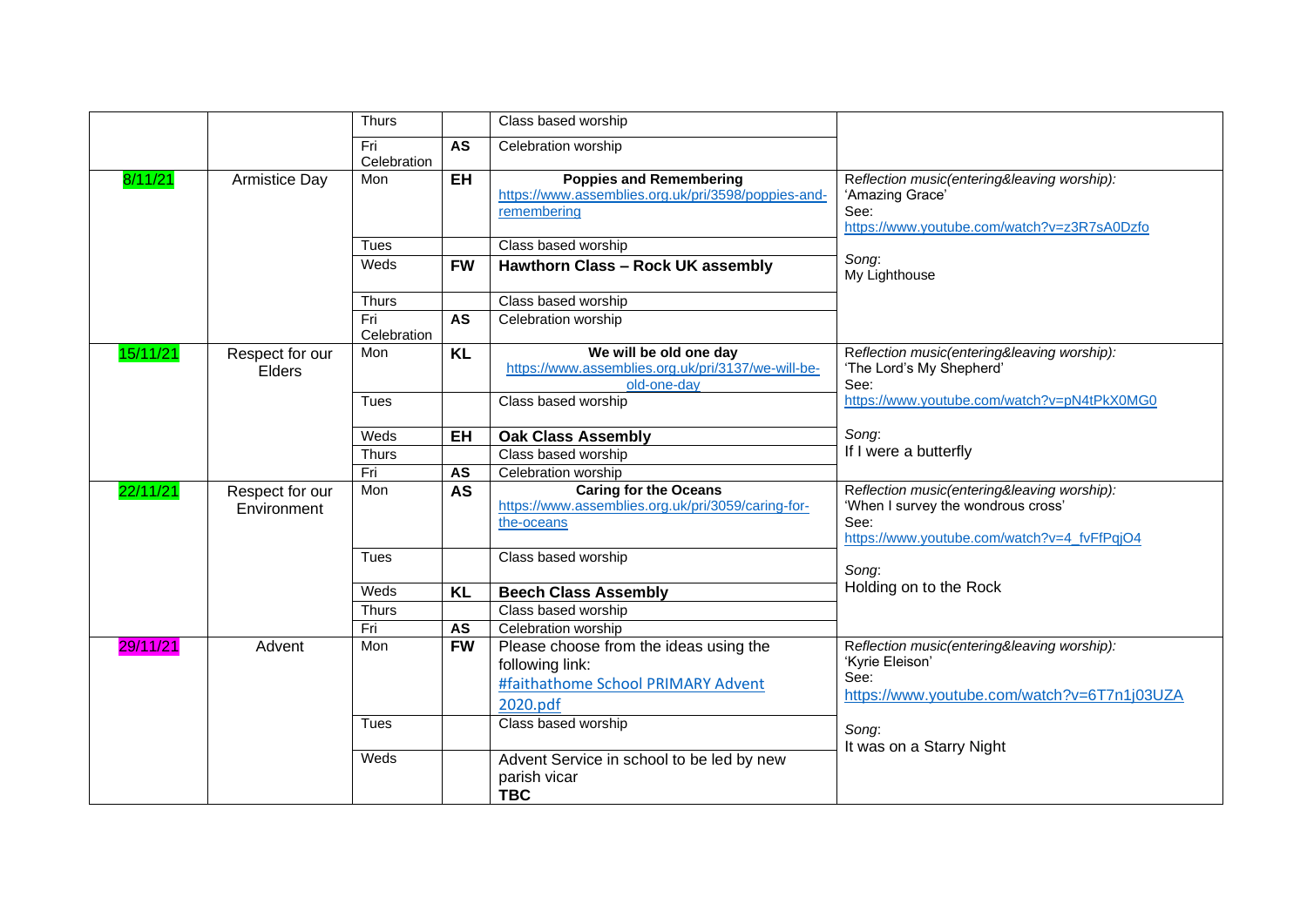|          |                    | Thurs        |           | Class based worship                                                                 |                                                           |
|----------|--------------------|--------------|-----------|-------------------------------------------------------------------------------------|-----------------------------------------------------------|
|          |                    | Fri          | AS        | Celebration worship                                                                 |                                                           |
| 6/12/21  | The Nativity Story | Mon          | <b>EH</b> | Paperless Christmas (Barnabas in schools)                                           | Reflection music(entering&leaving worship):               |
|          |                    |              |           | Episode 1: The Angel Gabriel Visits Mary                                            | 'Noel'                                                    |
|          |                    |              |           | https://www.barnabasinschools.org.uk/idea/episode-                                  | See:                                                      |
|          |                    |              |           | 1-angel-gabriel-visits-mary-paperlesschristmas                                      | https://www.youtube.com/watch?v=jGg7KdN19rs               |
|          |                    |              |           | After watching the video, please use 'First                                         |                                                           |
|          |                    |              |           | impressions' and 'The Story in the Bible' in the                                    | Song:                                                     |
|          |                    |              |           | 'Development' section                                                               | <b>Silent Night</b>                                       |
|          |                    |              |           |                                                                                     |                                                           |
|          |                    | Tues         |           | Class based worship                                                                 |                                                           |
|          |                    | Weds         | <b>CW</b> | Paperless Christmas (Barnabas in schools)                                           |                                                           |
|          |                    |              |           | Episode 3: The Journey to Bethlehem                                                 |                                                           |
|          |                    |              |           | https://www.barnabasinschools.org.uk/idea/episode-                                  |                                                           |
|          |                    |              |           | 3-journey-bethlehem-paperlesschristmas                                              |                                                           |
|          |                    |              |           | After watching the video, please use 'First                                         |                                                           |
|          |                    |              |           | impressions' and 'The Story in the Bible' in the                                    |                                                           |
|          |                    |              |           | 'Development' section<br>Class based worship                                        |                                                           |
|          |                    | <b>Thurs</b> |           |                                                                                     |                                                           |
|          |                    | Fri          | <b>AS</b> | Celebration worship                                                                 |                                                           |
| 13/12/21 | The Nativity Story | Mon          | <b>ND</b> | Paperless Christmas (Barnabas in schools)                                           | Reflection music(entering&leaving worship):<br>'Be Still' |
|          |                    |              |           | Episode 4: No Room at the Inn<br>https://www.barnabasinschools.org.uk/idea/episode- | See:                                                      |
|          |                    |              |           |                                                                                     |                                                           |
|          |                    |              |           |                                                                                     |                                                           |
|          |                    |              |           | 4-no-room-inn-paperlesschristmas                                                    | https://www.youtube.com/watch?v=ZugvUQ4m90U               |
|          |                    |              |           | After watching the video, please use 'First                                         |                                                           |
|          |                    |              |           | impressions' and 'The Story in the Bible' in the                                    | Song:                                                     |
|          |                    |              |           | 'Development' section                                                               | See him lying in a bed of straw                           |
|          |                    | Tues         |           | Class based worship                                                                 | (Christmas Calypso)                                       |
|          |                    | Weds         | <b>KL</b> | Paperless Christmas (Barnabas in schools)                                           |                                                           |
|          |                    |              |           | Episode 5: The Birth of Jesus                                                       |                                                           |
|          |                    |              |           | https://www.barnabasinschools.org.uk/idea/episode-                                  |                                                           |
|          |                    |              |           | 5-birth-jesus-paperlesschristmas                                                    |                                                           |
|          |                    |              |           | After watching the video, please use 'First                                         |                                                           |
|          |                    |              |           | impressions' and 'The Story in the Bible' in the                                    |                                                           |
|          |                    |              |           | 'Development' section                                                               |                                                           |
|          |                    | <b>Thurs</b> |           | Class based worship                                                                 |                                                           |
|          |                    | Fri          | AS        | Christmas Service @ St Mary Magdalene                                               |                                                           |
|          |                    |              |           | church<br><b>TBC</b>                                                                |                                                           |